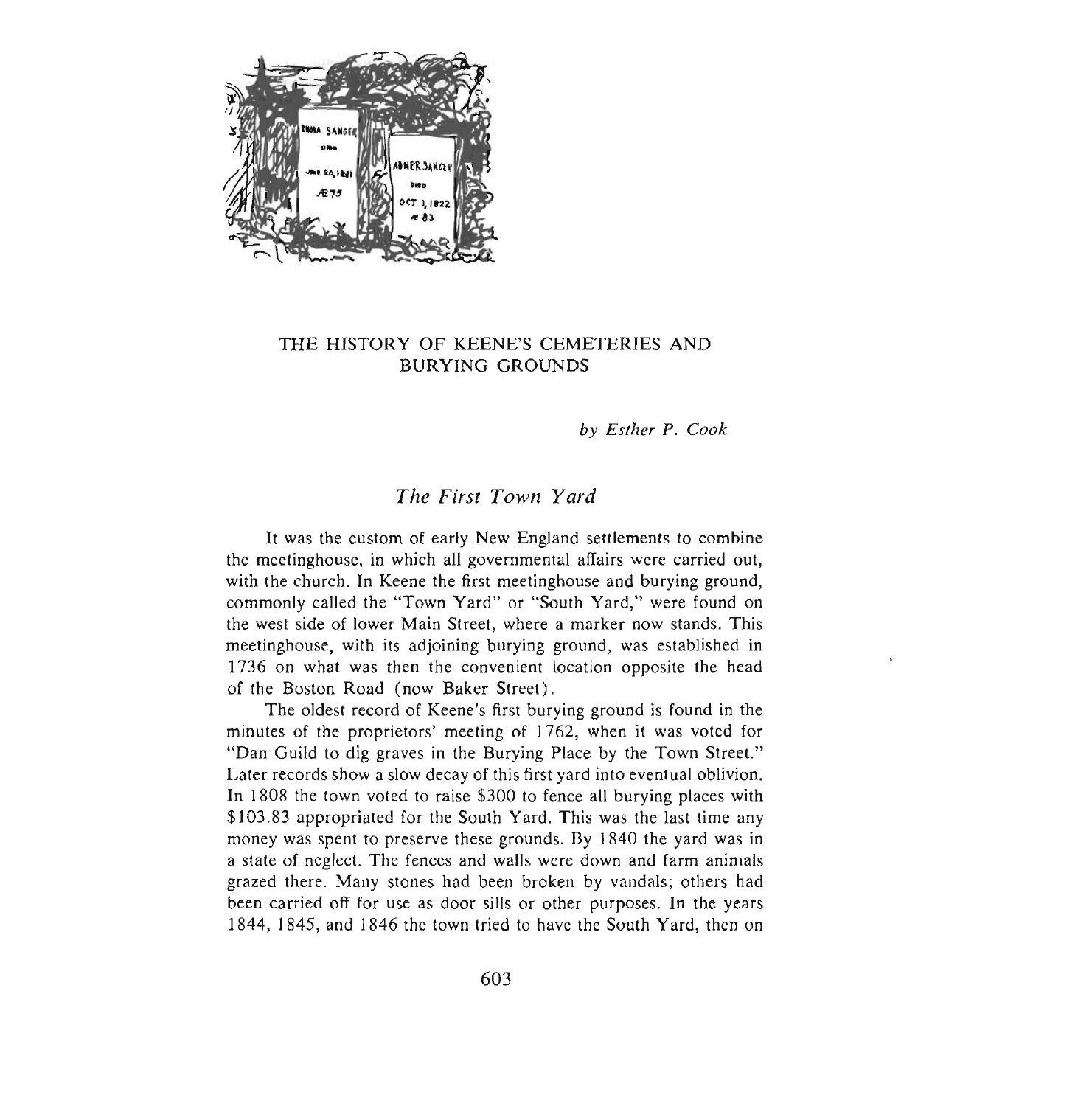the Robinson Farm, fenced in, but the fence was not built and stone by stone the old yard vanished. This left Keene with a "lost cemetery." A few headstones and graves were moved to the Washington Street Cemetery. The old South Yard is now under the intersection of the Route 9 bypass and Main Street.

It is a tragedy for Keene to have lost its first burying place. Interred there were most of its first pioneers, proprietors of the town and veterans of the French and Indian and Revolutionary Wars. Colonel Isaac Wyman, who died March 31, 1792, was buried there. Wyman came to Keene in 1762, built the finest house in town, and kept it as a tavern for 30 years . He marched at the head of his company to Lexington in 1775 when news of the battle reached Keene. Later he served in the Battle of Bunker Hill, and was promoted to colonel.

The last to be buried in this lost graveyard was one of Keene's "milder" Tories, Major Josiah Willard, who died in 1801. Willard had been the town's first representative to the legislature in 1768-70.

# *Keene's Five Burying Districts*

In 1793 plans were laid down for the establishment of five burying districts for the town, and by 1795 this had taken effect, with one burying ground in each district. Most of these yards were already being used for burial purposes at this time. Since transportation in that era was poor at its best, people buried their dead nearby. In cases of communicable diseases, the deceased were buried immediately.

The first district included the village, the land between the Ashuelot River and the North Branch, the land from the Swanzey line as far north as the west side of Fisher Brook (now crossing Court Street underground), to the Sullivan line on the east side. The burying yard for this district was the Prison Street Yard. Prison Street has since been renamed Washington.

The second district was the southwest quarter of town, north to the Chesterfield Road and included the small village at West Keene; people of this district used the Ash Swamp Burying Ground.

The third district was the northwest quarter of town. This ground was "Near the Westmoreland road, three and one half miles from Town," off the present Hurricane Road.

The fourth district included the north part of town. This yard was "in the crotch of the road beyond the Chase farm," now Court Street and East Surry Road.

The fifth district included all the land east of the North Branch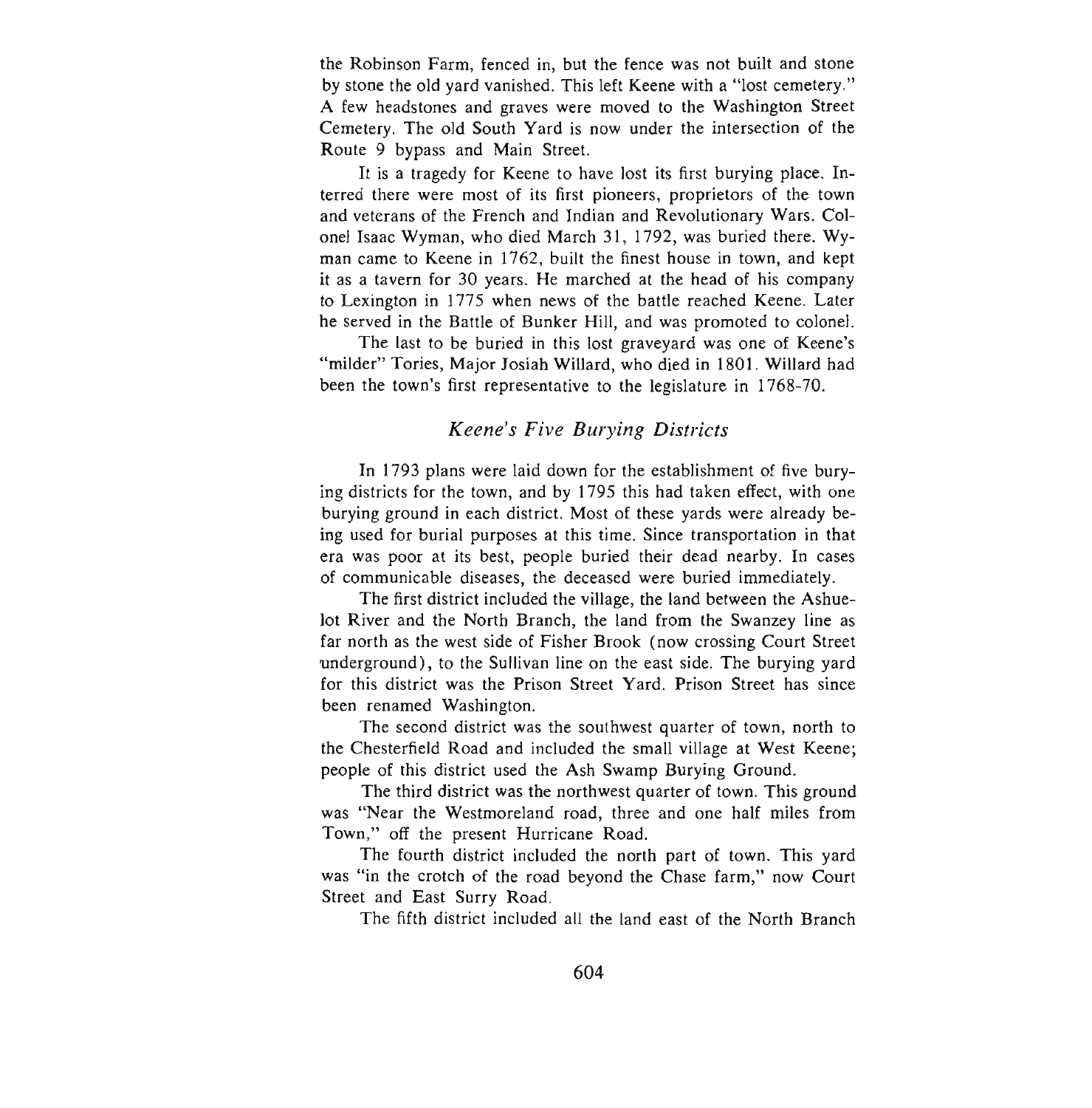(Otter Brook). This yard is now in the town of Roxbury, west of the Nathan Nye homestead.

Later the second and third districts were combined and the West Yard near the Sawyer Tavern was used. This is now on Bradford Road.

### *The Ash Swamp Yard*

At a proprietors' meeting February 23, 1761, it was "Voted upon the Fourth article that the neck of Comon Land where Isaac Clark and Amos Foster were buried be appropriated and Set apart for a burying Place for the Town." Thus Keene's oldest existing burying ground came into being.

Clark and Foster and Foster's wife were victims of a severe smallpox epidemic that spread through the settlements at that time. They were buried on a forest knoll near Ash Swamp Brook, and the town acquired the land for its second burying ground. Clark and Foster were among the original proprietors and they and some of Keene's first settlers were buried there, the town being only 27 years old when this yard was started.

This small yard can be found north of West Street, just east of White Brook. Most of the old slate markers are gone and there is one stone on which the date 1761 is barely legible. The Ash Swamp Yard has been treated kindly, and is cared for along with the other Keene cemeteries; on May 30, 1900, the Daughters of the American Revolution rededicated the grounds and placed a memorial boulder there. The Yard is officially closed and is kept as a memorial.

### *The North Yard*

Nestled under the shade trees in the triangle at the junction of Court Street and East Surry Road is the North Burying Ground. This land was originally part of the farm of Israel Houghton, who willed it to his son John in 1769 . John served in the French and Indian Wars and later was a captain in the Revolutionary War.

In 1776 Captain John Houghton set aside land for a family burying ground and shortly afterwards his friend, Ebenezer Day, was buried there. In 1794 Captain Stephen Chase bought the farm and built the present house, which now stands on the west side of Court Street. Although the North Yard was designated as a "Town Yard" in 1795, the deed to the land remained in the Chases' possession and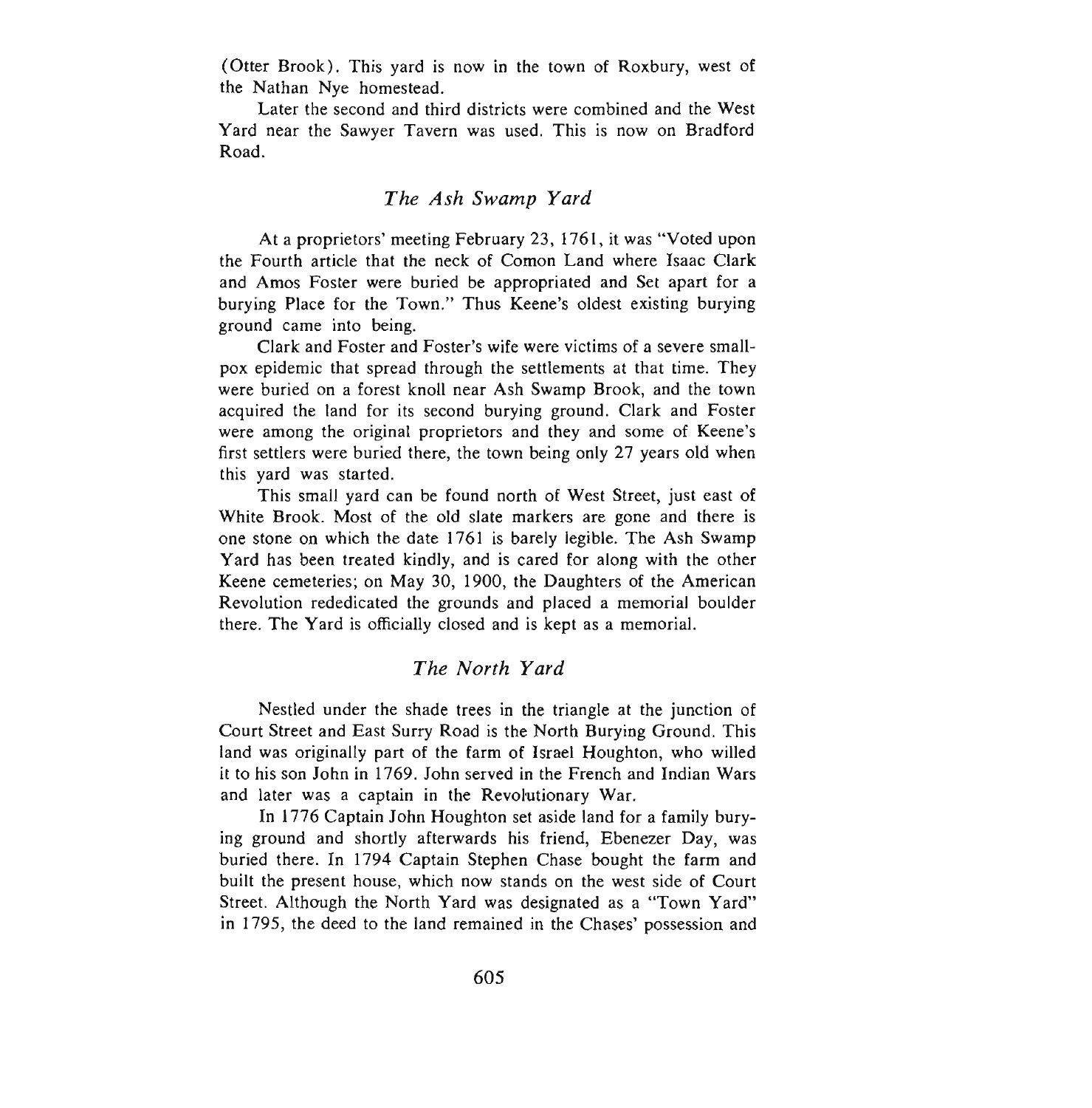the family continued to keep records of the burials. It was not until 1900 that a de scendant, Joseph Chase, presented a quitclaim deed to the city. In 1954 Mrs. H. Bramwell Shaw, granddaughter of Joseph, and resident of the Chase homestead, found the old burial certificates among the family papers and presented them to the city clerk.

Still standing is the stone of Ebenezer Day, the first to be buried in the North Yard. He died January 12, 1776, at the age of 66. Day was an original proprietor and served under Captain Willard in 1747 and 1748.

The gravestones in this yard abound with inscriptions and epitaphs. Here is found the classic:

> "Reader behold as you pass by As you are now, so once was I. As I am now, so you must be. Prepare for death and follow me."

Many stones are engraved with similar words, warning the passerby of his impending doom, regardless of his position in life. The good man: "Here lies a man whose heart was kind and free, who was ever loved with God-like Charity." The worldly man: "And when ambition fills your breast, Think of my lonely place of rest." Some stones give the cause of death, such as that of Stephen Chase, age 7 years ". . . whose death was occasioned by the fall of a tree. How short the span of the cradle to the grave."

# *The Yard Oil the Westmoreland Road*  (Hurricane Road)

The third district burying ground is on the left side of the Hurricane Road close to the Westmoreland line, and was laid out in 1795. Because of its age, many old stones are gone and most of those still standing are illegible. This yard is well tended. Weathered or broken stones have been laid on the surrounding stone wall, rather than left on the ground to disappear. Their shape alone indicates that they were once headstones. Since it was the custom of the era to mound the earth over graves, one can still make out the old lots. About 100 persons were buried here.

William S. Briggs listed the inscriptions on the stones in the cemetery in 1878 and remarked that the oldest monument in the yard was dated 1798 and the latest 1868.

One headstone which has remained in remarkably good condition reads: "In memory of Mrs. Lydia Partridge, wife of Mr. Levi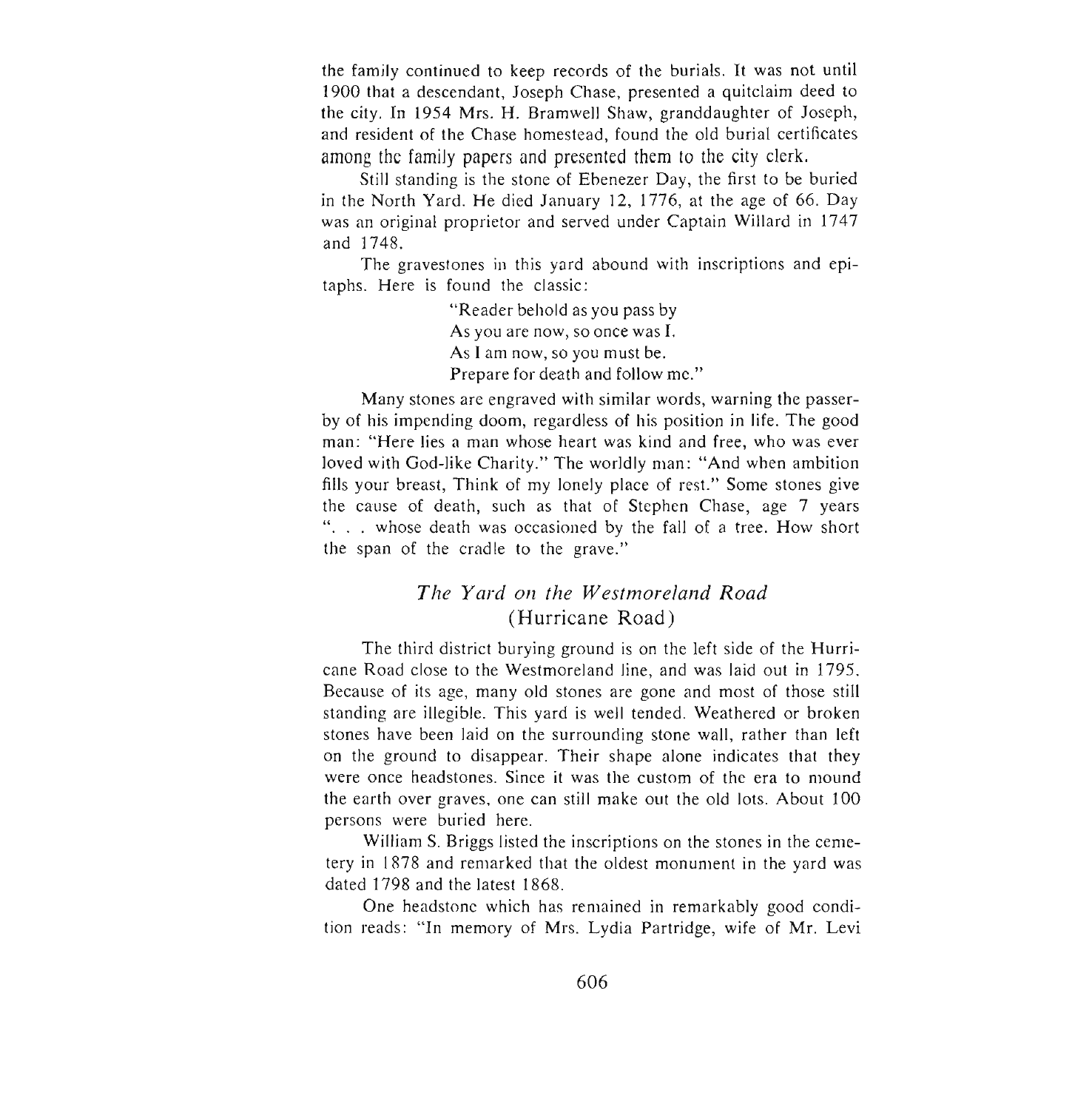Partridge who died 28, Nov. 1798, aged 51 years. Virtue now received reward, And every grace with sweet accord, Shall now unite to praise the lord, In halleluers to our God." It is recorded that Levi Partridge (also Amos and Reuben) ran a tavern and sawmill on the stream out of Goose Pond.

In this yard is the grave of Revolutionary War soldier John Balch. In 1781 he was appointed by the legislature as the first post rider for the first public mail route. Once in "each and every fourteen days" he rode from Portsmouth to Concord, to Plymouth, to Charlestown, to Keene and back to Portsmouth. For this he received \$70.00 every three months.

The town farm, the former Deacon Kingsbury farm, was located nearby and used as such until 1876. This cemetery would naturally have been used for burial of persons who died at the poor farm and it has been suggested that those native stones without inscriptions for the most part mark burials made between 1830-1876.

## *The Prison Street Yard*

The Prison Street Yard (Washington Street) was made a town cemetery in 1795. This replaced the South Y ard as the burying ground of the first district; however, the old yard had a few interments after that date.

The first to be buried in the Prison Street Yard was John Holland Johnson, the seven-year-old son of Moses Johnson, who died April 22, 1795. His slate stone is in good condition a short distance southeast of the entrance.

Gravestones giving an earlier date than 1795 are those marking the resting place of bodies removed from other places or erected as memorials. The first to be moved was the remains of Captain Eliphalet Briggs, who died of smallpox in 1776 and was buried at the foot of the hill on the road leading to Roxbury.

As early as 1789 the town appointed a committee with power to call on their neighbors to turn out and fence the several burying places, without pay. At first the new Prison Street Cemetery was surrounded with a stone wall, the same kind that farmers used to build on almost all the hill lands. There was a small building in the back part of the yard, painted black, for the storing of tools and biers. It was later used for storage of the town hearse.

There were two biers, one for adults and one for children. During the year 1795 local citizens voted to buy a pall cloth, the first one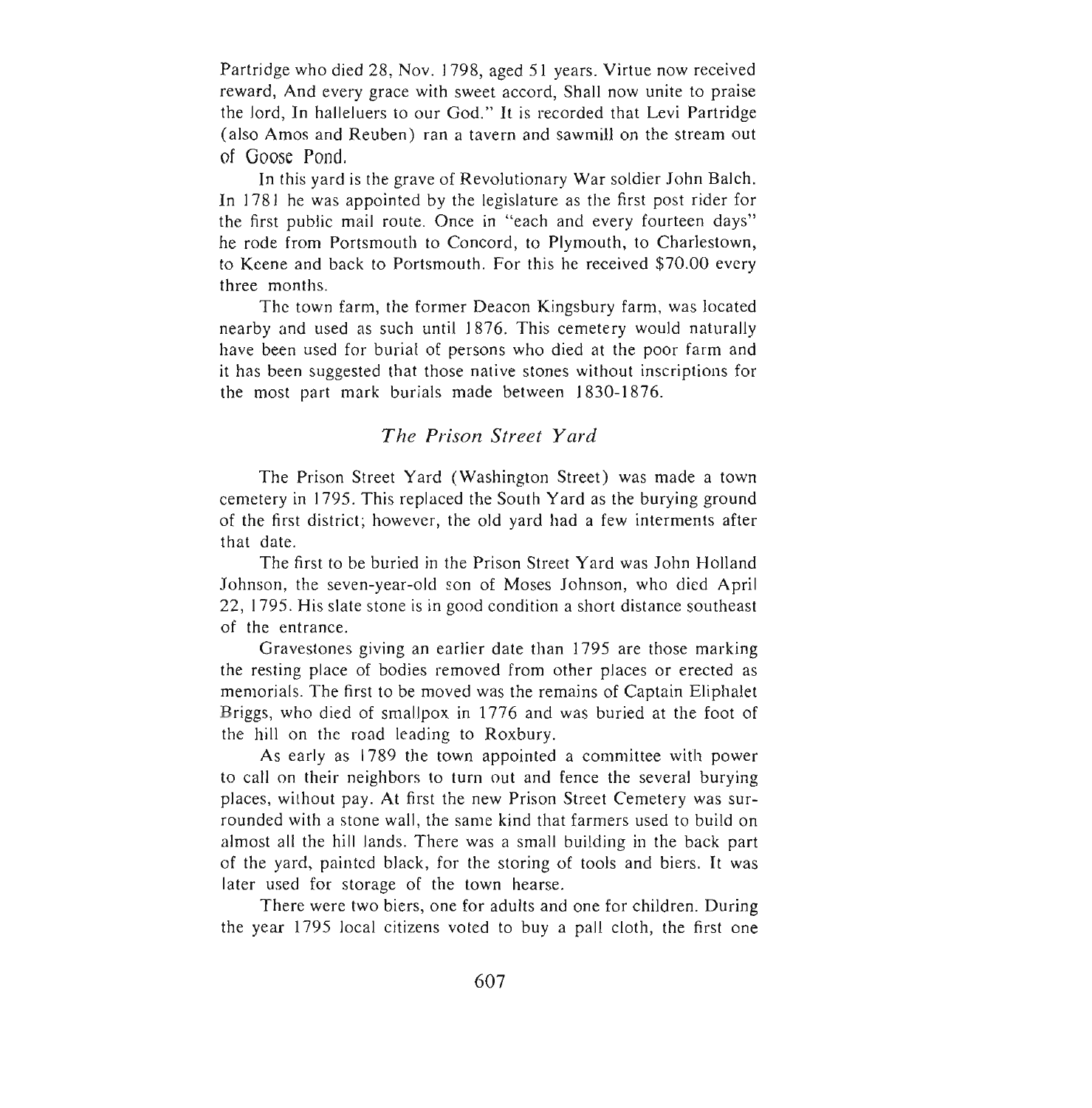ever used in town. At a funeral the coffin was placed on the bier, and the black pall cloth spread over it. Eight pallbearers were appointed, four to carry the bier and four to assist. Mourners and friends followed on foot. The meetinghouse bell gave notice of a death in the community and was tolled on the morning of a funeral and also during the march of the procession from the Meetinghouse to the grave.

About 1830 the tombs on the west side were built, and those on the south side of the enclosure were added a few years later. In 1847 the old wall was removed and a fence constructed around the yard at the expense of the town. Under the direction of the Ashuelot Chapter, DAR, the tombs were again repaired in 1903.

Burial places have been recorded for 695 persons in the cemetery. This record contains the names of less than one-fourth of the bodies which have been buried there, the rest having passed into oblivion.

Between 1800 and 1835 several plain headstones were erected to the memory of Revolutionary War soldiers. They bear the names and dates:

Samuel Bassett, died November 8, 1834, aged 81 years.

(Town records, aged 80 8-12 years)

Noah Cooke, died October] 5, 1829, aged 80 years

Major Davis Howlett, died February 23, 1817, aged 79 years

(Town records, aged 80 years)

Samuel Osgood, died July II, ] 828, aged 7] years

Josiah Richardson, died February 20, ] 820, aged 74 years (Town records, Feb. 25,1820)

Capt. Jeremiah Stiles, Esq., died December 6, 1800, aged 56 years (Town records, Dec . 5, 1800)

William Woods, died March 23, 1818, aged 83 years

(Town records, aged 84 years)

Capt. David Wilson, died December 5, ] 818, aged 70 years

Capt. John Leonard, died April 27, 1829, aged 76 years

Major General George Ingersoll, died July 16, 1805, aged 56 years.

The remains of at least two Revolutionary War soldiers were buried in graves not now designated, viz., Nehemiah Towns (Towne), died May 2, 1820, aged 72 years, Samuel Heaton, died April 1, 1830, aged 70 years.

In the late 19th century Superintendent Stephen Barker sought out and found 13 of the old yard stones from the so-called "Lost Cemetery" and stored them. In 1904 the Ashuelot Chapter, DAR, had the 10 legible headstones set in a lot at the rear of the cemetery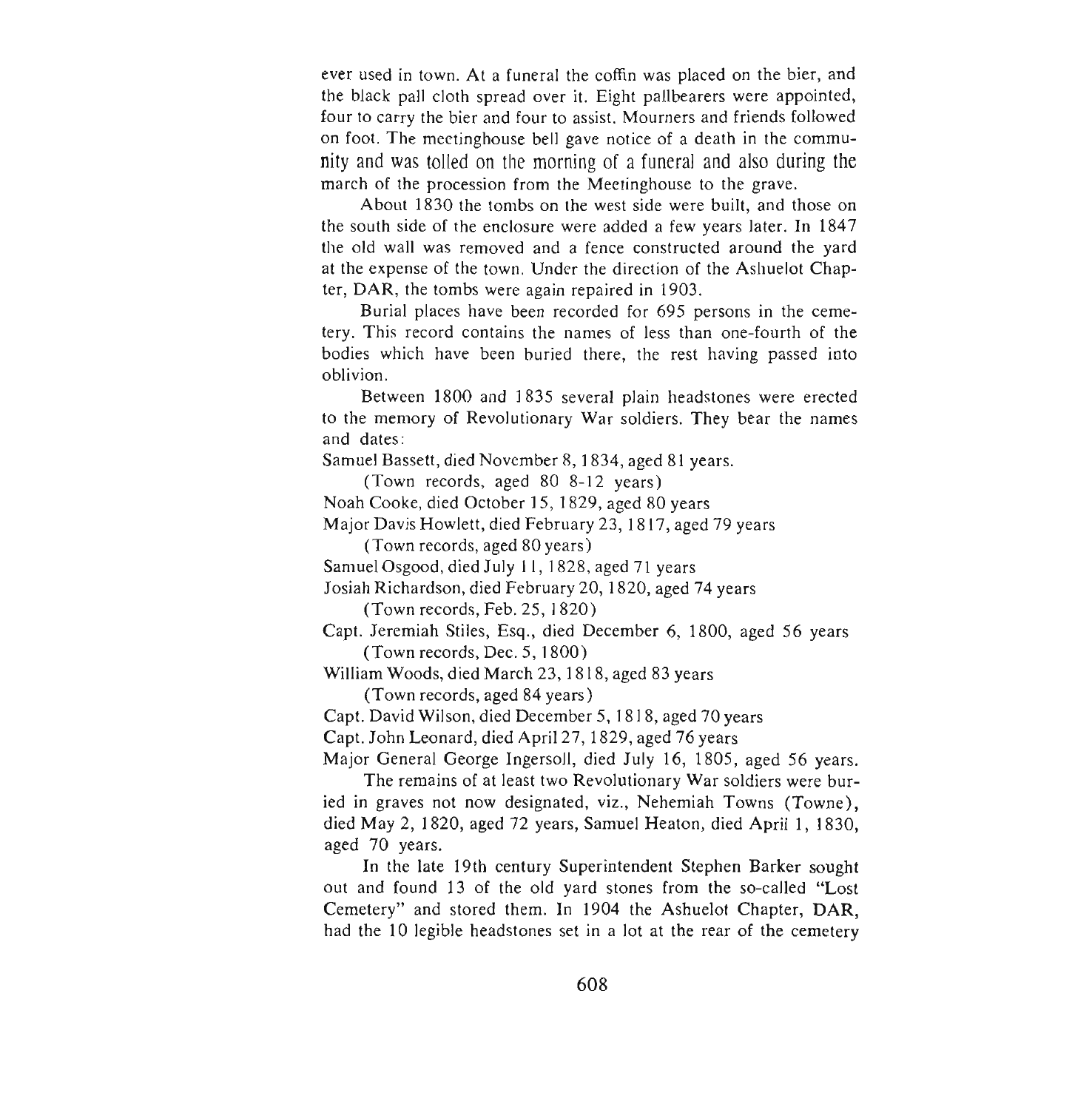with a memorial boulder (site of the old hearse house). The Chapter also gave the iron gate at the cemetery entrance that year. Descendants of early settlers have since placed more durable monuments on some of the old graves, and in 1966 there were two new stones with bronze **DAR**seals on the graves of Revolutionary War soldier William Woods and his wife.

Old slate stones rescued from the Lost Cemetery included those of Elizabeth and William Sumner; Abner Blake, six-year-old son of Nathan, who died 1766; Elizabeth, seven-year-old daughter of Rev. Clement and Elizabeth Sumner, who died 1767; Widow Betsey Fairbanks, wife of Capt. Nathan, deceased in 1772 at 69 years of age; William Sumner, died 1765 on his day of birth to Rev. Clement and Elizabeth Sumner; Zipporah Harvey, 1778, 27 years old, wife of Ezra Harvey; David, 1789, 20 years of age, son of Thomas and Sarah Baker; Capt. Ephraim Dorman, 1795, 85 years; Hephzibah Dorman died 1781, aged 63 years; Abigail Reed, wife of General James Reed, died 1791, age 68 years; and Madam Ruth Whitney, 72 years old , died 1788.

From the minutes of the town meeting in 1859:

"Paid J. & F. French for New Hearse \$300.00

Paid H. P. Muchmore for Hearse House \$175.00"

The town maintained a hearse for public use and housed it in a shed in the southeast corner of the Prison Street Yard. Later in the century funeral directors provided their own vehicles. The city abandoned the keeping of a hearse and ordered the shed torn down . The last horsedrawn hearse was used in 1932.

After demolishing the hearse house, workmen found an old partially-filled tunnel that led toward the stone house on the south side of the cemetery.

Noteworthy citizens of Keene who have been buried in the old Prison Street cemetery include Rev . Zedekiah S. Barstow, for 50 years pastor of the Congregational Church and the last minister to be settled by the town. He died March 1, 1873, aged 82 years and 5 months. His epitaph reads: "I have fought a good fight, I have finished my course, I have kept the faith; henceforth, there is laid up for me a crown of righteousness which the Lord, the righteous judge, shall give me at that day."

Also buried here are Ithamar Chase, father of Chief Justice Salmon P. Chase; Miss Catherine Fiske, the founder of Miss Fiske's Female Seminary; George Newcomb, whose life was "cropped like a rose before 'tis fully blown," and his parents and brother Seth, whose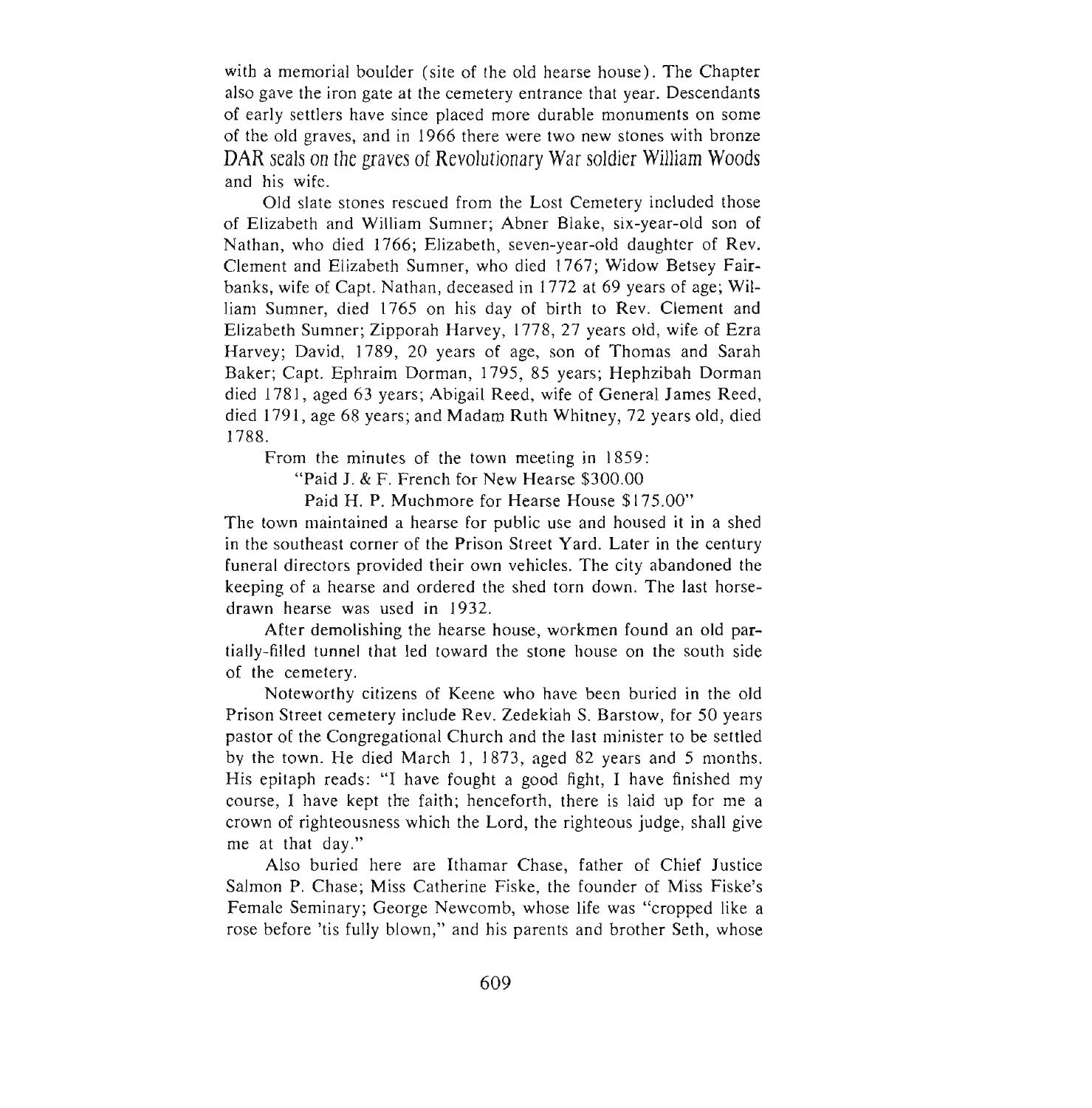life was "too much devoted to the world and too little to his Maker."

The stone of Miss Eliza Carter, though she had passed three-score years and ten, announced that "She was always young." Mrs. Lydia Beals, aged 102 years, was the oldest person buried here. She died January 12, 1815.

#### *The West Yard*

The West Yard, on the west side of Bradford Road, has been in continual use since the 18th century. There were eight interments in 1965. It was not included in the districts of 1795, but was made a town cemetery when districts two and three were later combined. The oldest marked grave is that of Daniel Washburn, aged six days, who died January 25, 1793. The many stones dated 1798 give evidence of the smallpox epidemic of that year.

In 1806 Colonel Abraham Wheeler opened a tavern at Ash Swamp (now on Arch Street, opposite Bradford Road). He was succeeded by his son-in-law, Josiah Sawyer, who deeded the land containing the West Yard to the town. In 1889 the yard was enlarged on the back and sides with cemetery lots.

This yard is a combination of the old burying ground and the modern cemetery. There are old slate and marble stones on graves laid in rows, side by side, some with small foot stones. There are also the later rectangular lots, each with one monument and flush or small headstones. The later monuments gave names and statistics only , but the early stones were inscribed with epitaphs and expressions of faith, and one stone bears the simple statement: "Here lies an honest man."

# *The Old Nye Yard*

The fifth burying ground laid out by the town of Keene in 1795 is now in the town of Roxbury. (In December 1812 the town of Roxbury was incorporated, taking land from Keene, Packersfield, and Marlborough.) This yard is on a high knoll on the left of Roxbury Road, one-eighth mile beyond the Babbidge Dam Road, and is not easily seen from the road. This is commonly called the "Old Nyc Cemetery," as the land was originally part of the Nathan Nye farm. The Nye homestead is still standing, just above the cemetery. This yard is still in use, although there is a much larger town cemetery farther up the road.

The first to be buried here was the wife of Nathan Nye, Lucretia,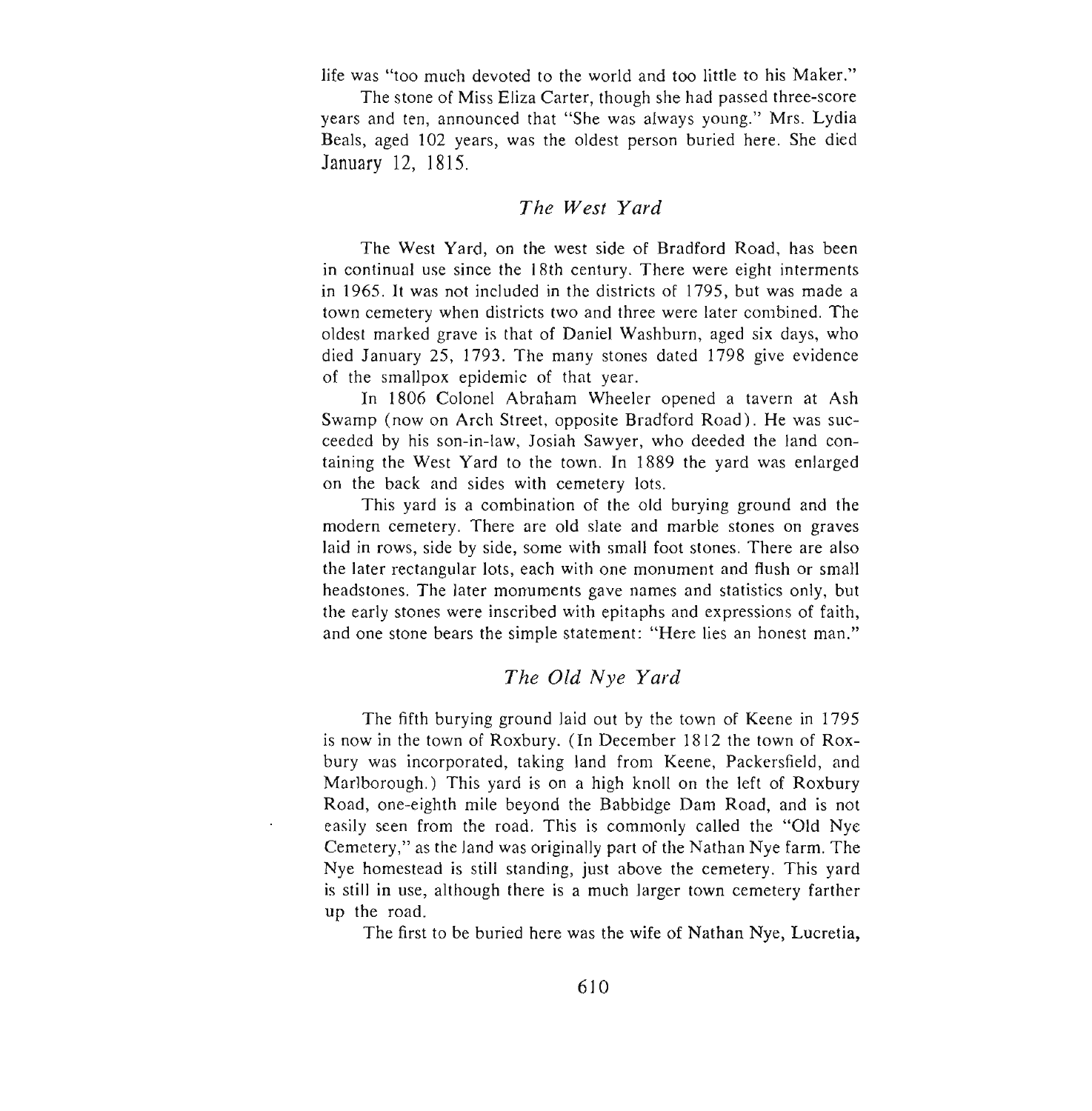who died August 14, 1795, aged 23. Her husband is buried at her side. At his other side is his second wife, Lydia. Their three headstones are among the few of the old ones still in good condition.

# *Woodland, Greenlawn, and Northeast Division*

In 1854 Keene purchased land from Thomas M. Edwards to be used as the Woodland Cemetery, including the old Muster Field on Beaver Street. The grave of the renowned Keene naturalist, George A. Wheelock, is to be found in the Northeast Division, marked by a large black slate stone.

During the 19th century expert stonecutters and quarrymen were imported from Europe and great marble and granite mines were opened in Vermont and New Hampshire. This, coupled with the ability of trains to haul heavy freight, meant that gravestones could be large monuments of superior quality, polished and carved to the taste of the purchaser. There also came into being the large family plots surrounded by granite or iron fences, with individual lots reserved for future generations. This era saw the advent of the trust fund for perpetual care of the lot.

Facing Beaver Street on the southwest corner a tomb was constructed for temporary interments during the winter months. Today this is used mainly by out-of-town small or private cemeteries lacking facilities for winter burials.

Near Beaver Street in Woodland Cemetery is a marble stone inscribed "Old Peter; died Feb. 9, 1870, Ae. 57 yrs. Erected by his friends at the Cheshire House, Keene, N. H." Peter Jeffery, a Frenchman, had been employed a lifetime as a man-of-all-work for Keene's famous hotel, the Cheshire House. When he died no trace of home or family could be found, but he had a multitude of friends.

On May 8, 1889 land for Greenlawn Cemetery, off Page Street, was conveyed to the city and on September 20, 1901, land between Woodland and Greenlawn was bought from Pierre Couillard. The part of the cemetery from Page Street to North Lincoln Street was called the Northeast Division. Conflicting dates have arisen as to the origin of Keene's cemeteries. The dates the town or city council voted to buy a cemetery, appropriated the money to do so, and officially opened the cemetery, could have a spread of 10 to 20 years, and in the meantime, several persons were buried in that location. There are many recorded burials going back one to 20 years before these two cemeteries were officially opened.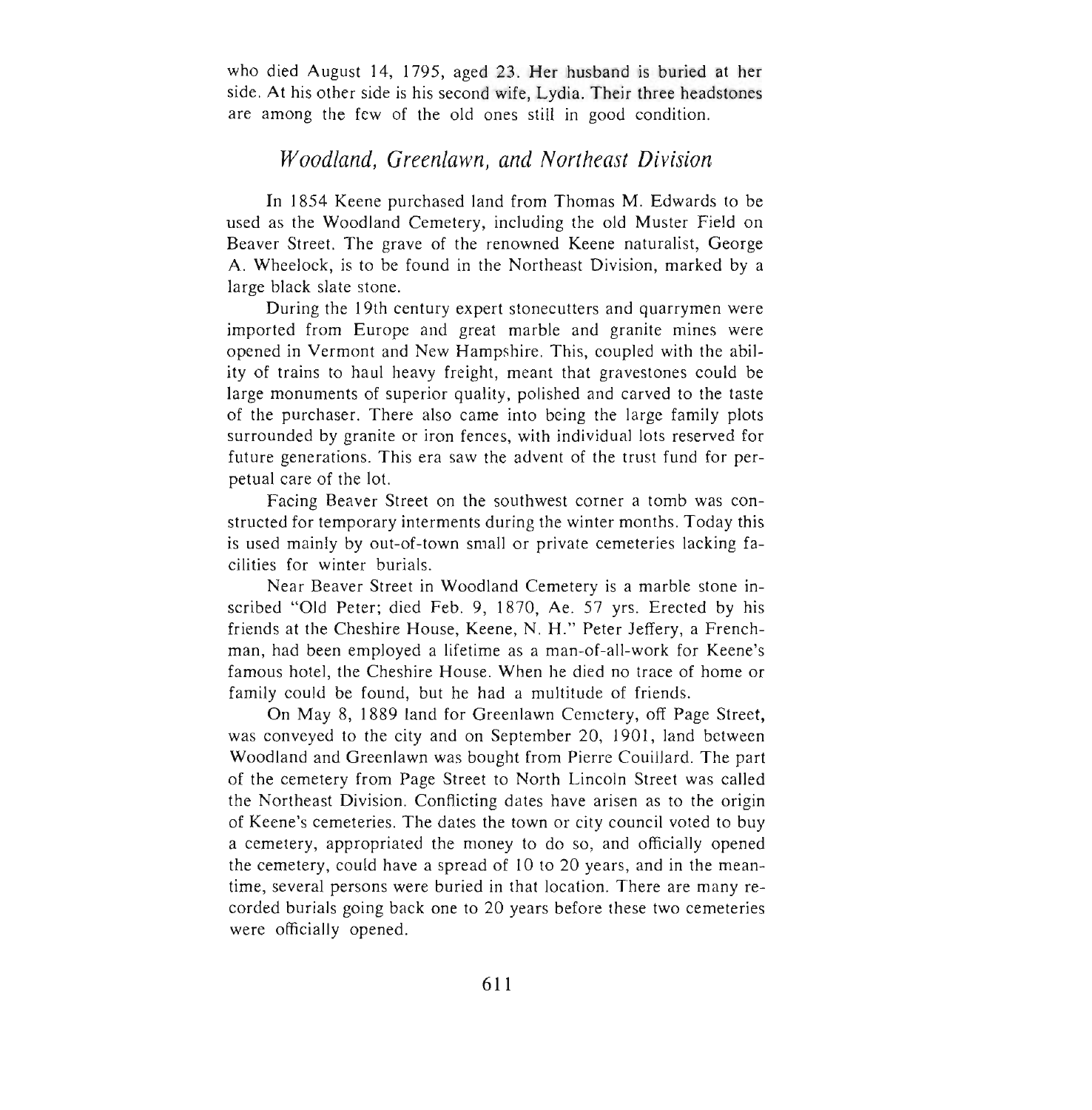Buried in the Northeast Division is Major General Simon Goodell Griffin, who died January 14, 1902. He commanded the Sixth New Hampshire Volunteers during the Civil War, which he joined as a captain at the beginning of the conflict. Later he wrote *The History of*  the Town of Keene from 1732 to 1874. In April of 1902 the massive granite monument that marks his grave was hauled into Keene by ox sled, as there was still snow on the ground.

There are a great many graves for the year 1918, showing 193 burials the year of the influenza epidemic. In 1965, with a much larger population, there were only 134 interments.

Keene does not have a military cemetery, though there are lots maintained by veteran organizations.

#### *Sumner Knight Chapel*

The Sumner Knight and Family Memorial Chapel is situated on high land in the Woodland, Northeast Division Cemetery. It is a one and one-half story structure with a seating capacity of 150 persons.

By the will of Marcus W. Knight the sum of \$50,000 was bequeathed to the city for the erection of a chapel in memory of his father, Sumner Knight, and the Knight family. The bequest was accepted on December 4, 1930.

#### *Saint Joseph's Cemetery*

In 1857 the first Roman Catholic parish was established in Keene. Shortly afterward Saint Joseph's Cemetery was laid out—a tract of land on the east side of Main Street, a few hundred yards south of the South Branch River. Later a tomb for temporary winter interments was build in the northwest corner. Like other cemeteries in Keene, the lots were quickly bought up and Saint Bernard's Church established a much larger cemetery directly across the road, actually an enlargement of the same cemetery, and using the same name. Here was set aside a lot for Catholic war veterans.

This is Keene 's largest private cemetery. The grounds are owned and cared for by the Catholic Church . Statistics of interments are recorded at City Hall, as well as in church records.

Both cemeteries are bounded by iron fences and plans for the future call for new granite entrances. On Memorial Day 1964 a memorial monument was dedicated in the newer cemetery.